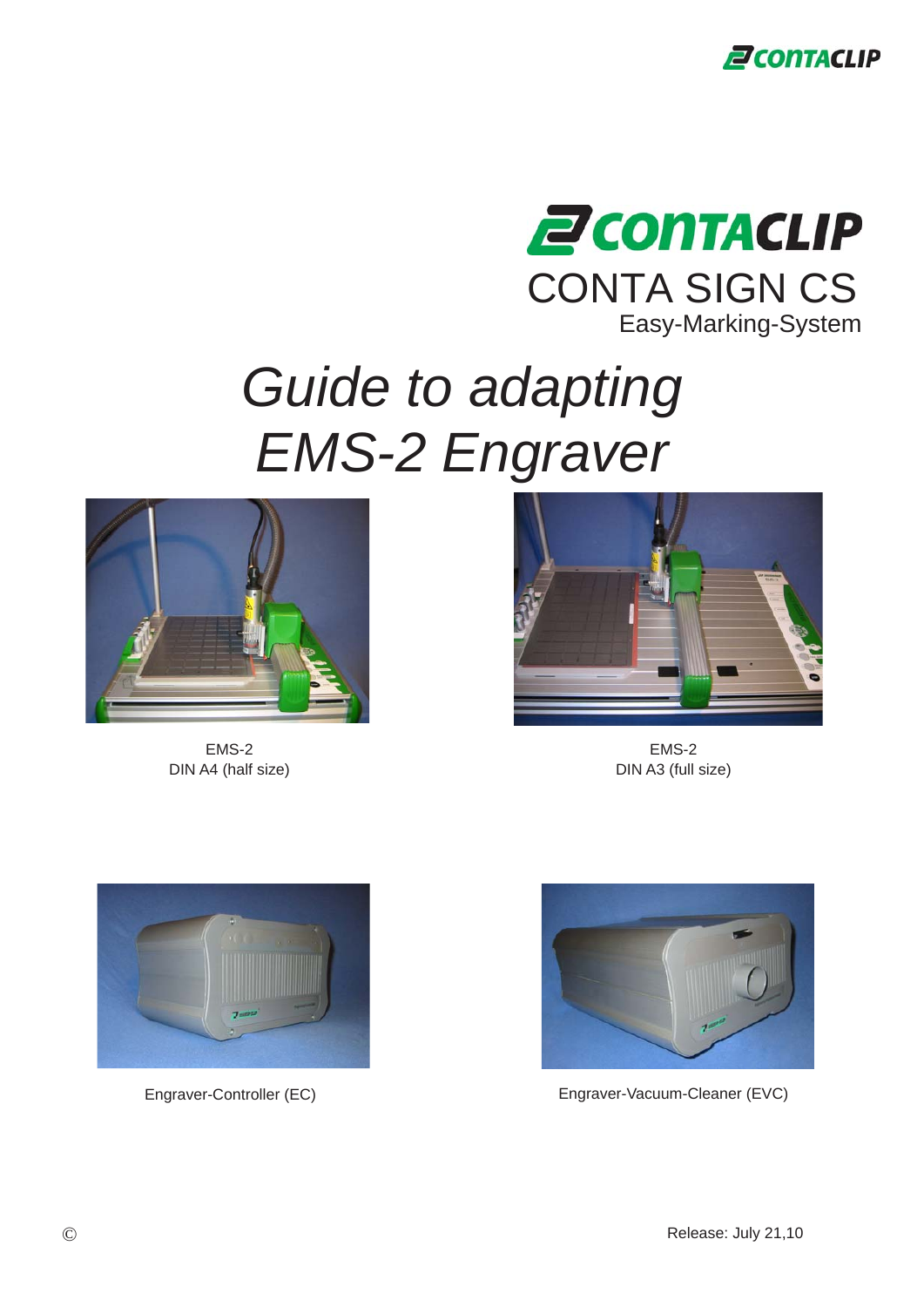

### Guide to adapting the Engraving unit to the EMS-2

| 3.2 Disassembly of the Pen-holder from the EMS-2 5<br>3.12 Buttons and indications of the Engraver-Controller (EC) 8 |
|----------------------------------------------------------------------------------------------------------------------|
|                                                                                                                      |
|                                                                                                                      |
| 6. Engraver-Vacuum-Cleaner (EVC) Bag and Filter change 11                                                            |
|                                                                                                                      |
|                                                                                                                      |
|                                                                                                                      |
|                                                                                                                      |
|                                                                                                                      |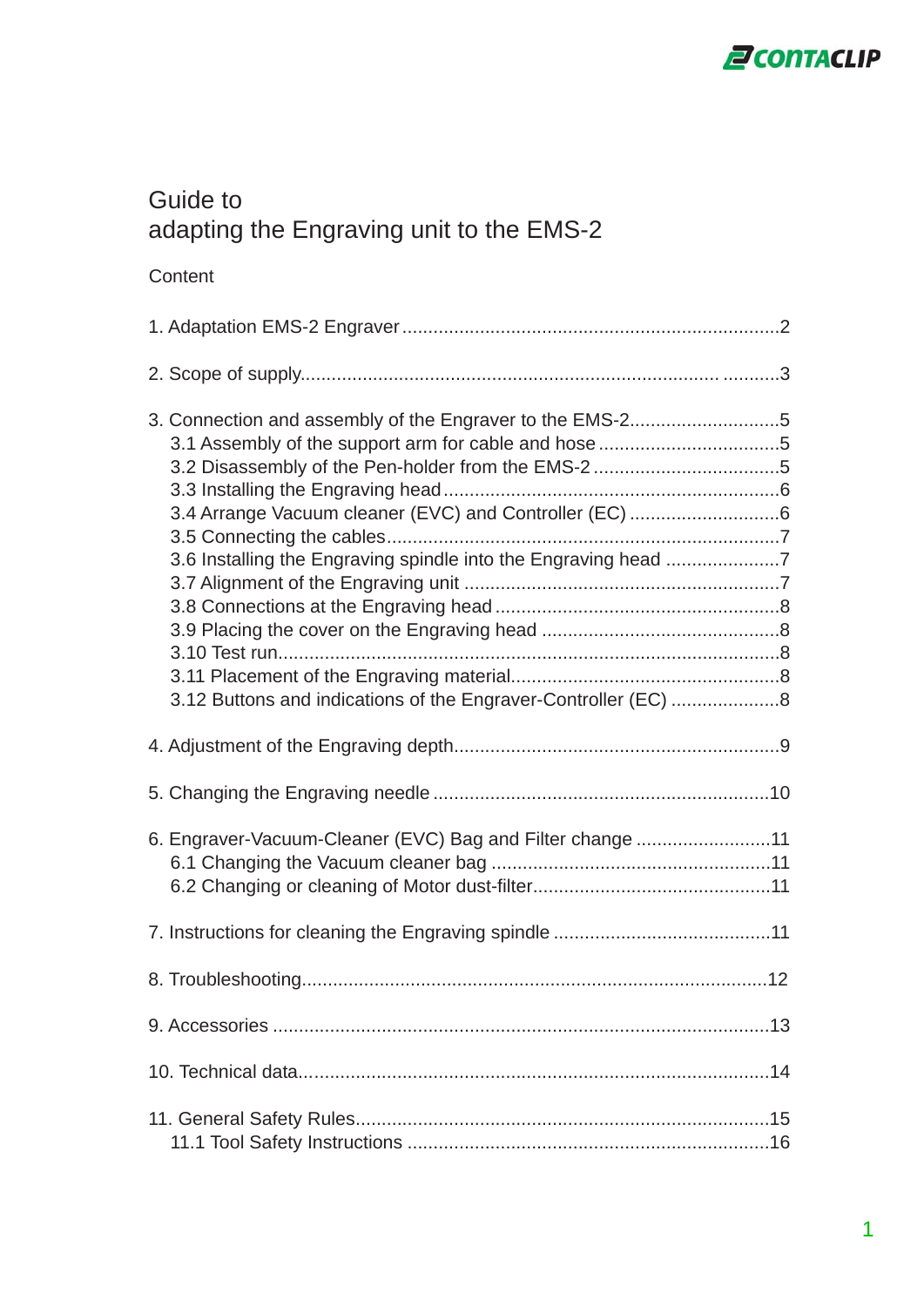

#### **1. Adaptation EMS-2 Engraver**

The engraving unit was specifically designed for getting adapted to the EMS-2, other

plotters will not be able to carry the unit. The main purpose of the engraving unit is the engraving of plastic signs. Respective double sided material is available through local suppliers. As an alternative, pre-cut plastic material in different sizes is available through us, please refer to accessories.



The use of lubrication and cooling fluid is not suggested at all, as the vacuum cleaner EVC cannot handle any fluid.

Note: Please use the engraving needles supplied with the system only. Any other brand will possibly lower the engraving result, as we will not accept any quality claim.



**Important Notice**: Please read the General Safety Rules carefully and follow them, as the manufacturer shall under no circumstances be liable for damage or any personal injury caused by not following the Safety Rules and Instructions.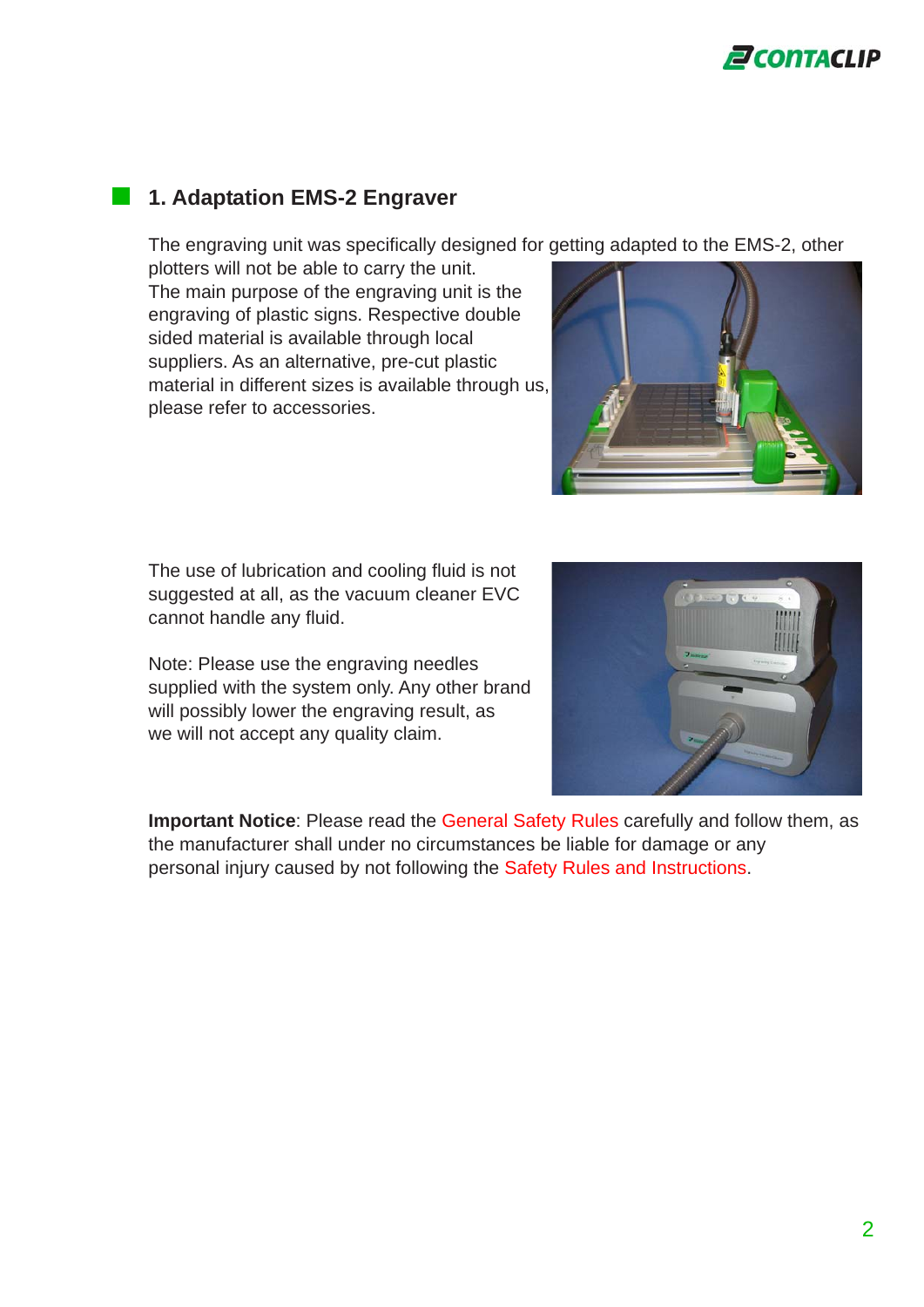

#### **2. Scope of supply**

1. Engraving spindle 2. Engraving head





5. Hose for Vacuum cleaner 6.Engraving head cover





9. Power cord for EC





3. Support bearing for engraving head 4.Connecting cable for Engraving spindle





7. Engraver-Controller (EC) 8. Connecting cable for EC - EMS-2

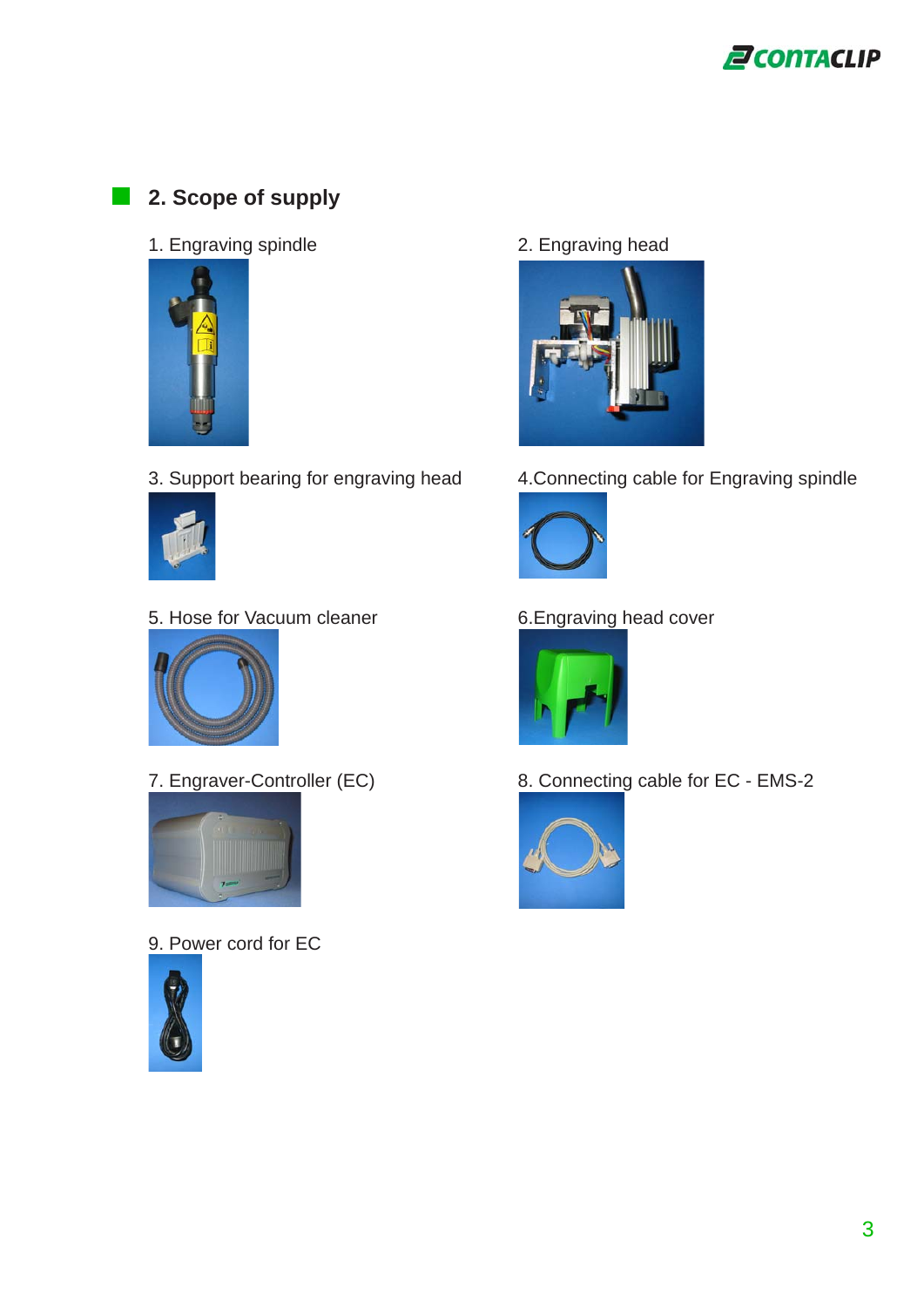

#### **Scope of supply**

10. Engraver-Vacuum-cleaner (EVC) 11. Connecting cable for EVC



12. Support bracket for holding pipe 13.Holding Pipe



14. Support arm for holding hose and cable













15. Calibration plate for alignment 16. Tool for adjusting engraving needle



17. Engraving needle .5 mm 15° 18. Tool for adjusting engraving head

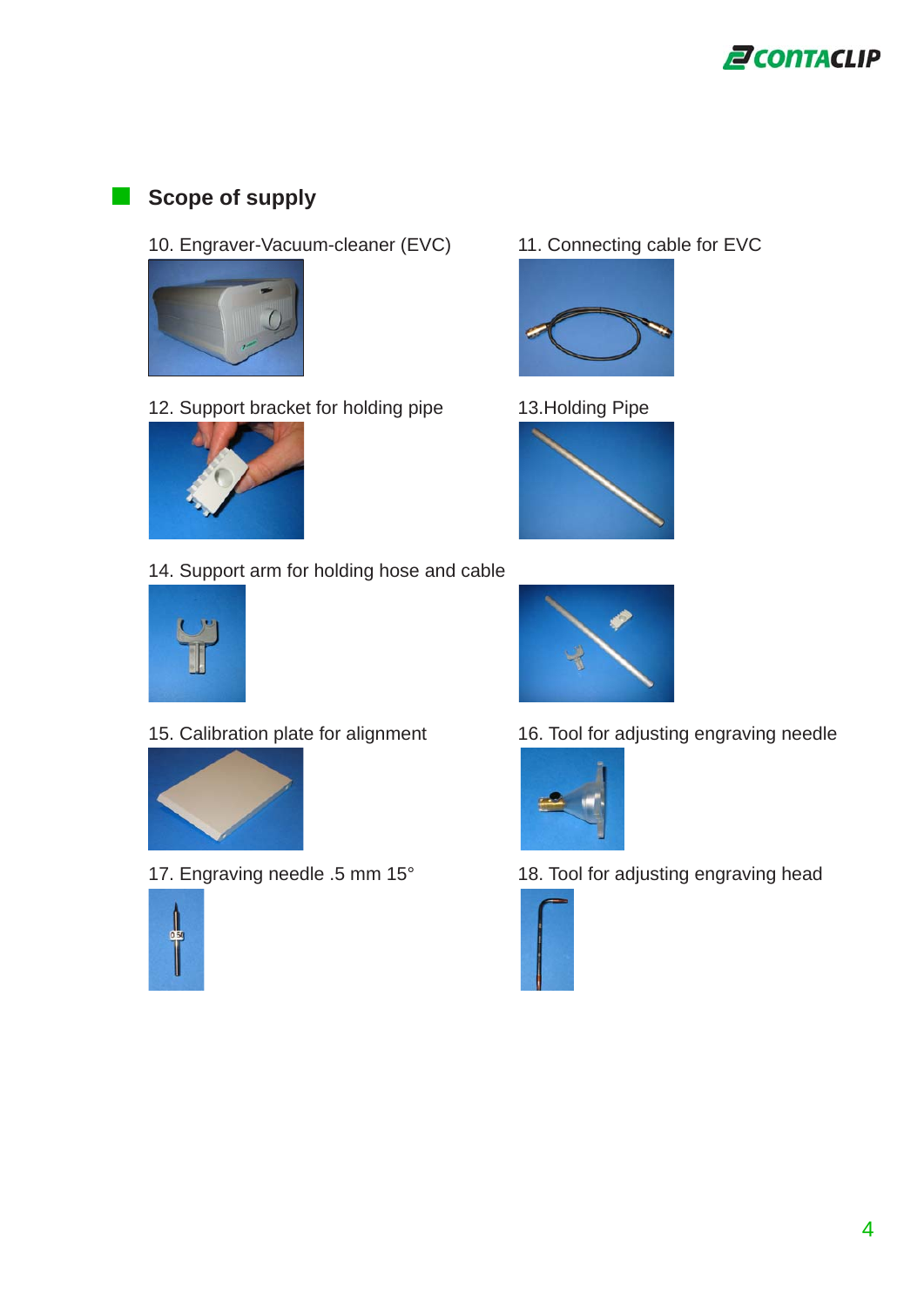



#### **3.2 Disassembly of the Pen-holder from the EMS-2**

Remove the plastic cover and the safety lock.



Slightly tilt the pen-holder and release from the holding bar by pulling up.



The unit can be very tight and fixed in the bar. Remove the pen-holder very carefully to prevent damaging the holding bar.

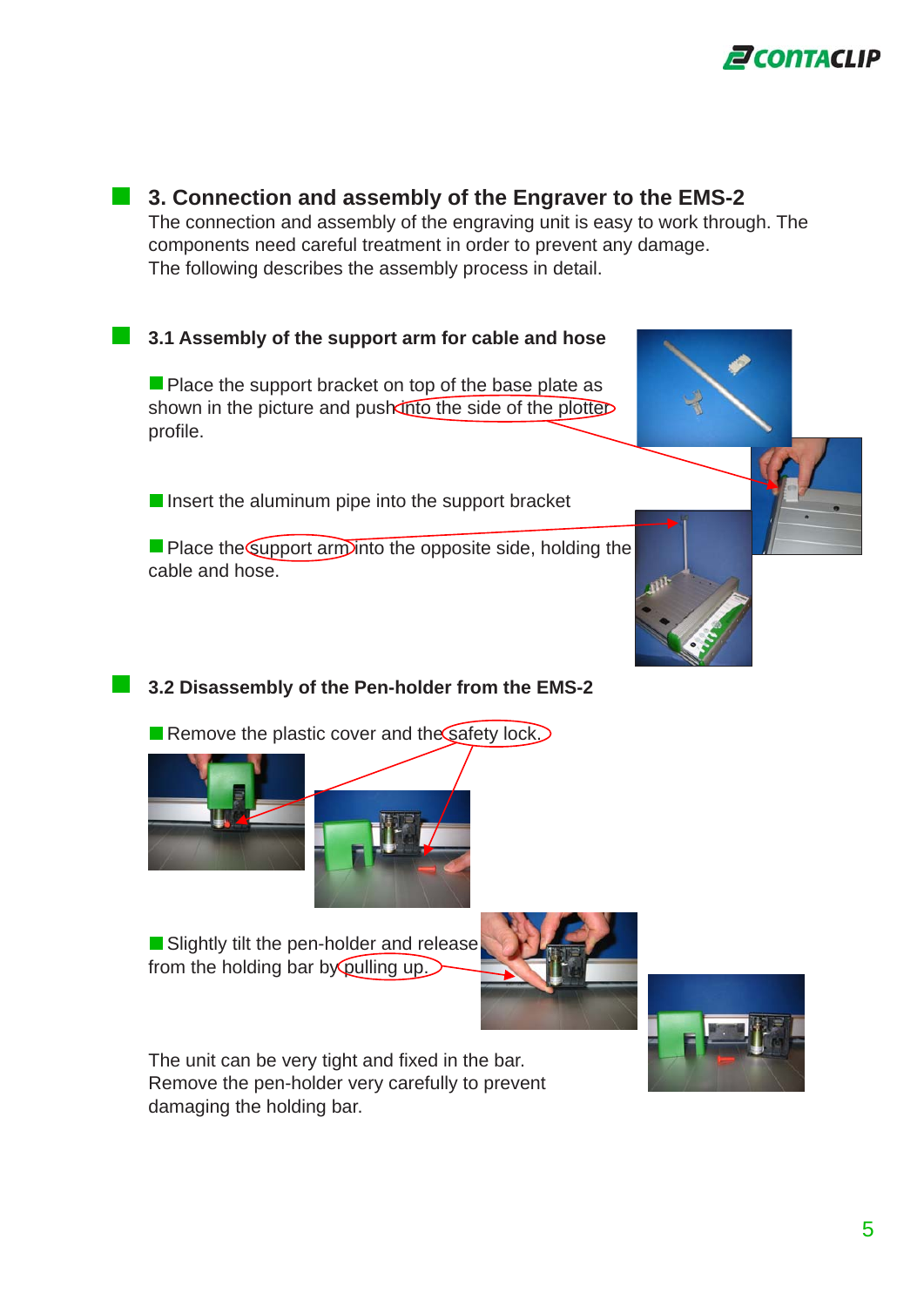**1** 3.3 Installing the Engraving head

Please pay attention to inserting the engraving head on both sides.The holding bar must be parallel.

 $\blacksquare$  Press the engraving head down to its limit, support the holding bar manually from the **Cottom side in order to prevent damaging the** holding bar.

In order to prevent any movement of the engraving head during the process, the safety lock needs to be closed by pushing to the middle on both sides as shown.

Double check the proper mounting.

Install the support bearing. Place the support bearing as shown, Snap in place.

Later the horizontal alignment of the engraving head will be done by using the tool.

**3.4 Arrange Vacuum cleaner (EVC) and Controller (EC)** Arrange the units behind the EMS-2, as shown.

Secure the engraving head.









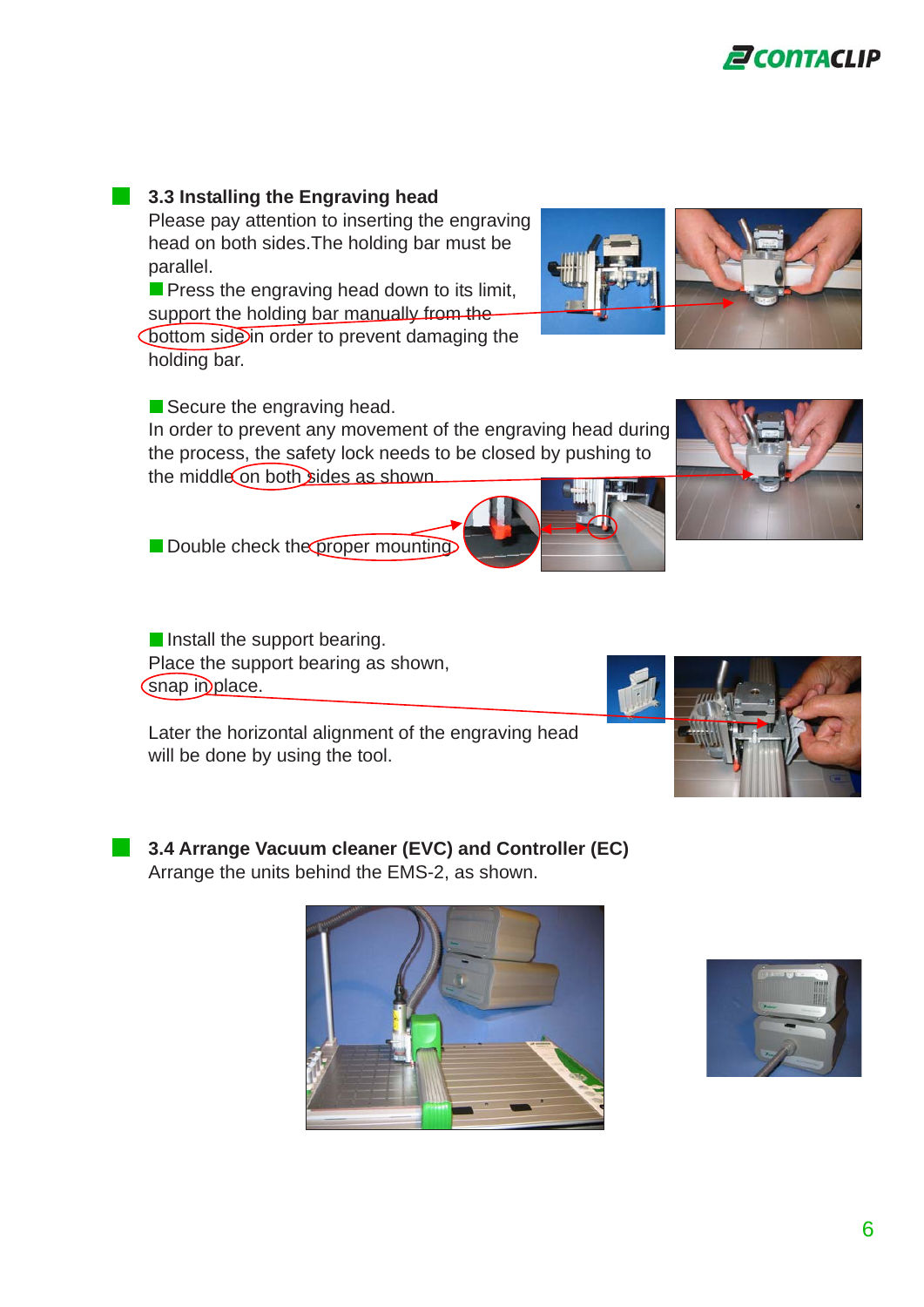#### **1** 3.5 Connecting the cables

Connect the Vacuum cleaner cable between the Vacuum cleaner EVC and the Controller EC, tighten the plugs on each end.

■ Connect the Controller cable between the EMS-2 and the Controller EC, tighten the plugs on each end.

Connect the power cord to the Controller EC and the electrical outlet.

 $\blacksquare$  The main fuse  $(4 \text{ amp})$  is placed within the socket next to the On / Off switch.

**1** 3.6 Installing the Engraving spindle into the Engraving head Insert the engraving spindle into the engraving head as shown and tighten the spindle with the clamp screw. The engraving spindle has a 0.5 mm engraving needle pre-installed from the factory. The red mark of the depth controller needs to be in line with the arrow of the engraving head.

**Important**: Do not turn the depth controller in any direction as the precise alignment will not be possible.

**Attention: Please read and follow the safety** *<u><b>il*</del> instructions for using.</u>

**13.7 Alignment of the Engraving unit, only necessary for the first start up!** 

Place the calibration plate on the EMS-2 as shown.

 $\blacksquare$  Move the arm with the engraving head  $\sqrt{2}$  manually against the calibration plate the EMS-2 must be turned off.

Align the engraving head vertically, furn the screw with the tool CW or CCW as shown.

















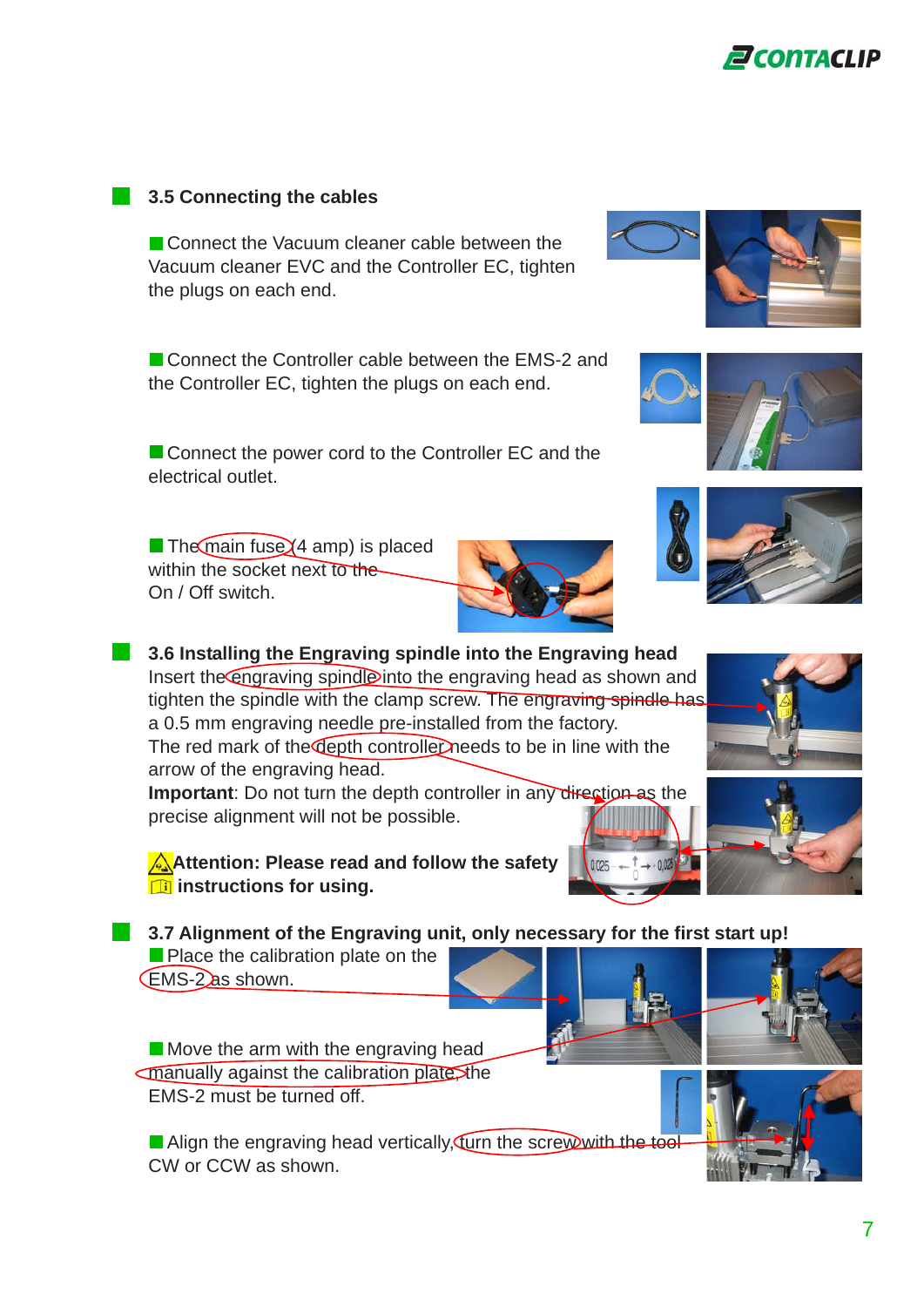#### **3.8 Connections at the engraving head**

Manually move the arm with the engraving head to the Lower right corner the EMS-2 must be turned off. Connect the vacuum hose to the engraving head as shown and clip the hose into the support arm placed in the pipe with a slight bend. Connect the opposite end to the Vacuum cleaner EVC.

The connection of the cable between the engraving spindle and the Controller EC is the same process.

Tighten all screws at the connection plugs.

#### **1** 3.9 Placing the cover on the Engraving head

Place the cover lover the engraving head and push the cover down to the limit.

#### **3.10 Test run**

First turn on the power with the switch located at the back of the Controller EC. Then turn on the EMS-2 and the engraving unit moves to its zero position alignment, noticeable with a short noise. Once aligned the EMS-2 arm will be in zero position alignments in z, x and y direction, turn off the EMS-2 thereafter.

#### **1** 3.11 Placement of the Engraving material

Place the support plate together with the engraving material on the EMS-2 Engraver as shown on the  $\Delta$  (place the label per instructions of

support plate). Move the arm manually, with the engraving head, over the engraving material. The EMS-2 must be turned off.

**Important:** The distance between the lower end of the spindle and the engraving material must be 2 mm. K the distance is lower or higher re-check the alignment of the engraving unit with the calibration plate. Now turn on the Controller EC and the Vacuum cleaner EMS-2 in order to start the engraving unit.

#### **13.12 Buttons and indications of the Engraver-Controller (EC)**

The power switch of the Controller EC is placed at the back, once switched on the green LED is lit. The EC controls the Vacuum

cleaner EVC automatically. In case the Vacuum cleaner EVC should be operated manually e.g. to clean the engraved material after the job is completed, use the **ON** and **OFF** button.

The proper operation of the spindle is indicated with the yellow LED, any failure of the spindle will be indicated with the  $(red$  LED and the engraving will be stopped.











 $+0.025$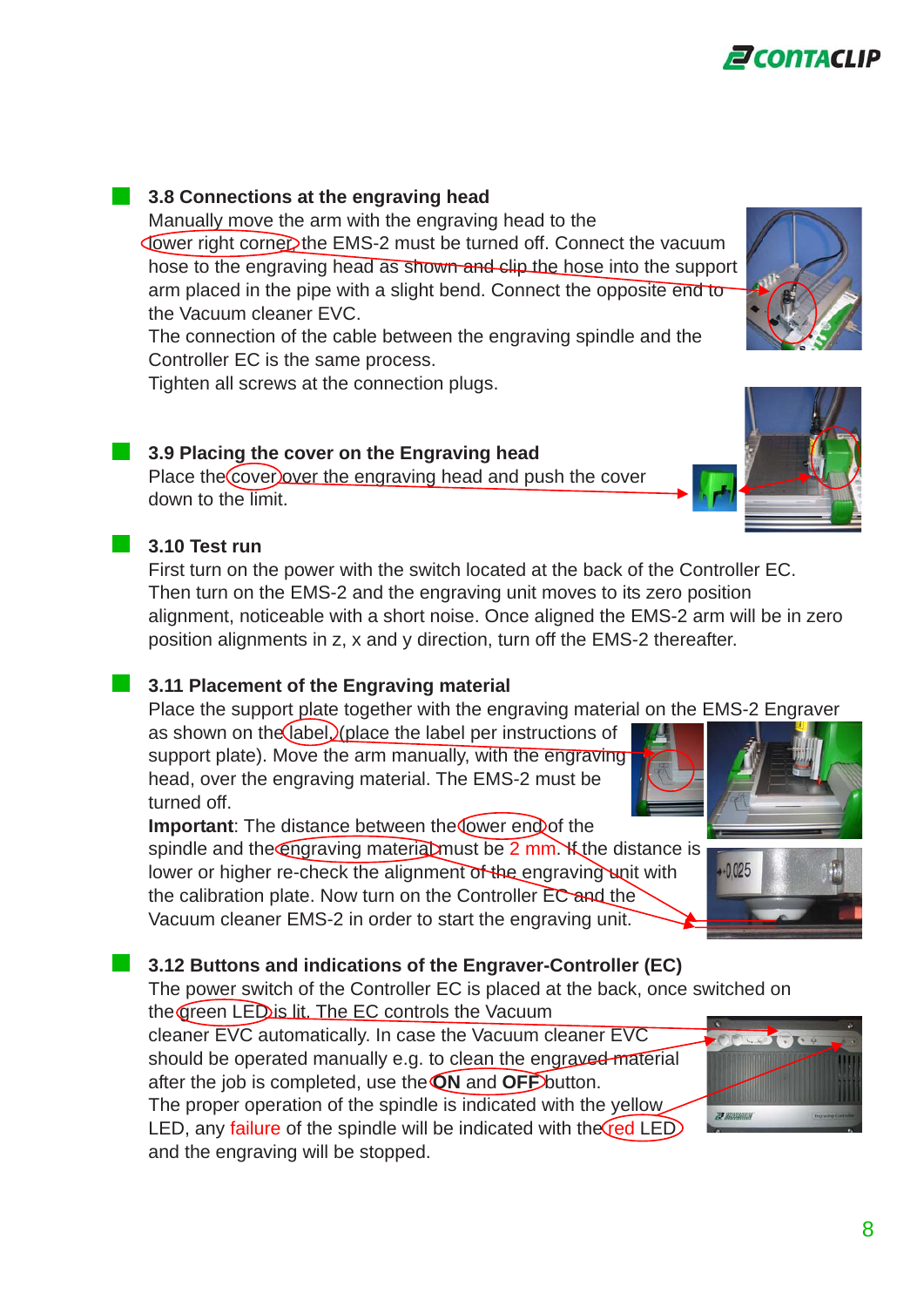

#### **4. Adjustment of the Engraving depth**

The engraving depth will be adjusted through the depth controller at the bottom of the engraving spindle. Depending on the size and the angle of the engraving needle as well as the engraving depth, certain engraving widths could be achieved. We suggest to engrave with the needle angle of 15 degrees for normal use.

The engraving needles are available in sizes of .2; .3; .4; .5; .7; 1.0 mm.

Special sizes are available on request.

According to the samples shown, different results of the engraving can be achieved.





**Attention: The point of the engraving needle is very sensitive and needs to be treated carefully. Prevent damaging the point, if damaged the engraving quality will be extremely limited.**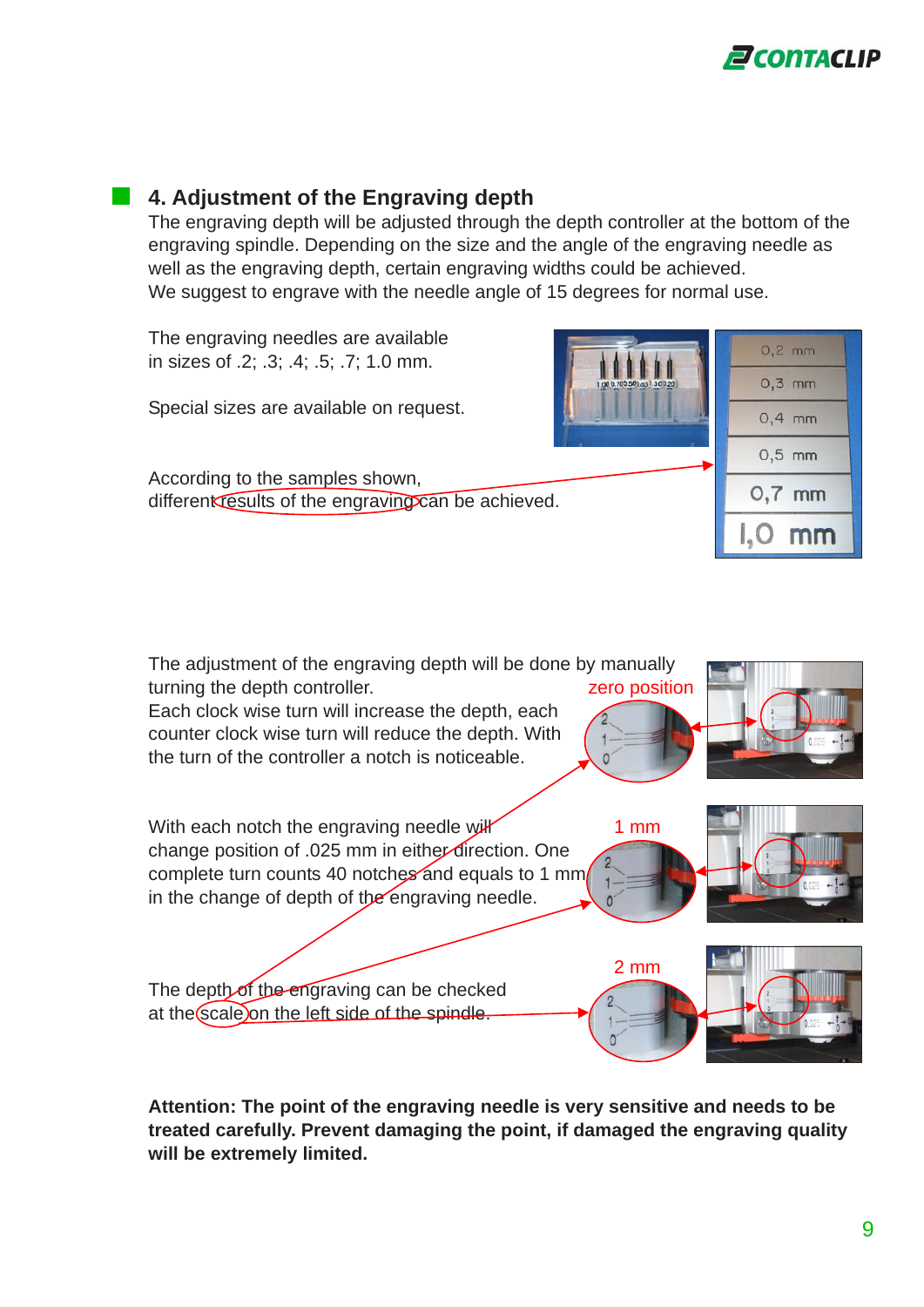

#### **5. Changing the Engraving needle**

In order to change the engraving needle, please follow the steps below:

Loosen the clamp screw at the engraving head and  $\frac{d}{dx}$ spindle. The connecting cable can be left on. Unscrew the depth controller of



the engraving spindle completely.

#### **Attention: Engraving needle and spindle could be hot!**

Thereafter, the clamp holding the needle needs to be opened

by pressing the knob at the end of the spindle

towards the needle. Find the position with the

lowest point and turn the knob CCW, that opens the clamp and the engraving needle can be



**Quiled out carefully** 

**Attention: Open the clamp only a few turns to pull out the engraving needle, open the clamp completely for cleaning purpose only.**

In order to insert the engraving needles with the correct length, use always the tool. Please use the engraving needles supplied by us only, with the use of other brands we will not be responsible for the lack of quality or any damage to the unit.

**Attention: The point of the engraving needle is very sensitive and needs to be treated carefully. Prevent damaging the point, if damaged the engraving quality will be extremely limited. Use always the tool for inserting the new needle.**

 $\sqrt{\frac{1}{1}}$  and fix a new engraving needle within the tool and push the needle with the tool

into the spindle.

Close the clamp by turning the  $km$ unscrew and remove the tool.

Screw the depth controller onto the spindle.

The controller has reached its zero

position with a distance of approx. 3 mm to the spindle. Use the tool as a distance check by holding the one side open washer between the depth controller and the

spindle, as shown.

Insert the spindle into the engraving head by checking the position of the  $\text{red}$  mark of the depth controller, needs to be in line with the arrow at the engraving head. Tighten the spindle with the clamp screw.







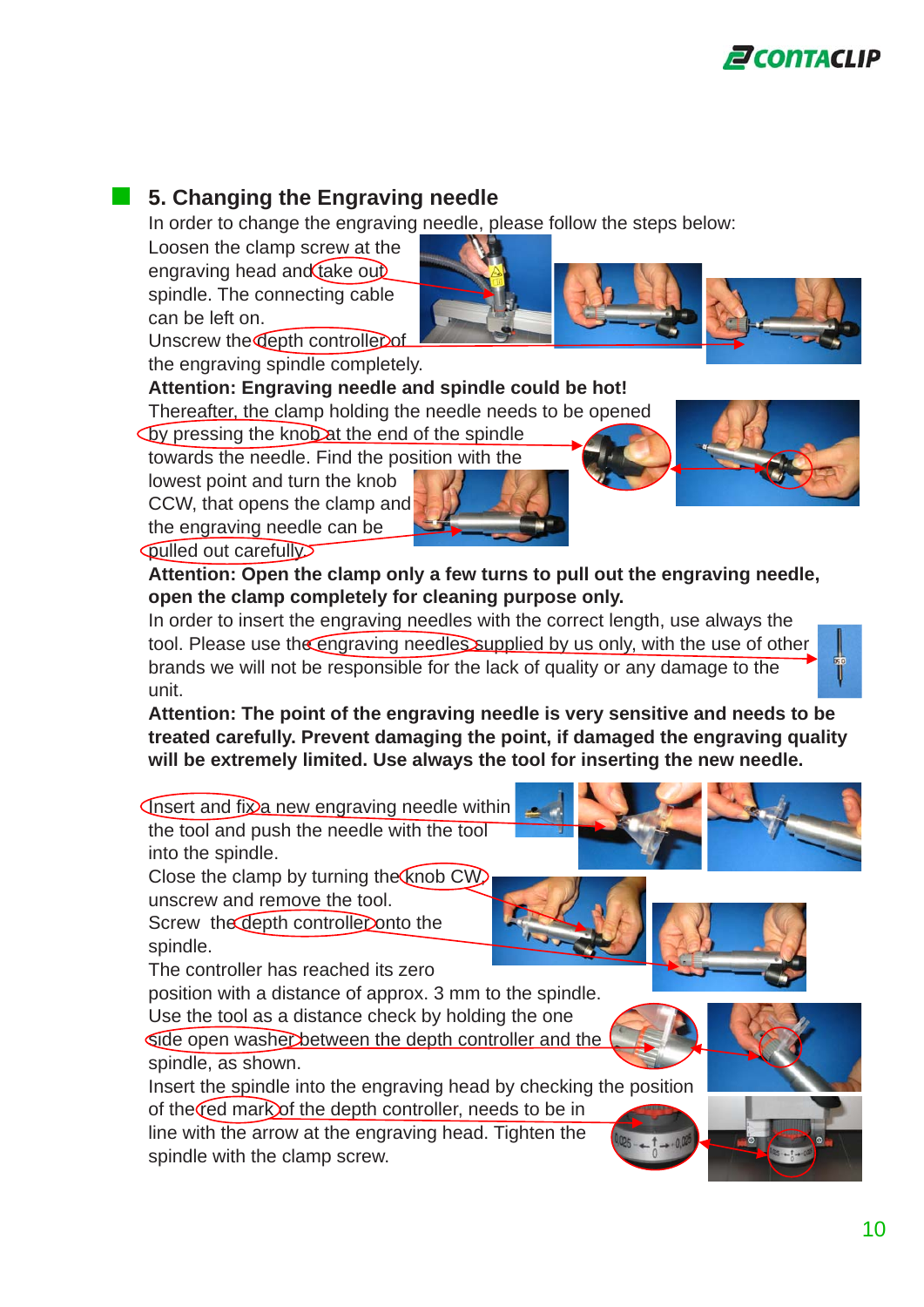

#### **6. Engraver-Vacuum-Cleaner (EVC) Bag and Filter change**

The Vacuum cleaner EVC was specifically designed for use with the EMS-2 Engraver in order to pickup the engraving dust directly at the spindle, stored in a bag.

#### **6.1 Changing the Vacuum cleaner bag**

The Vacuum cleaner bags are standardized. Replacement bags are available through us or any retailer. For changing the bag gently press up on the knobat the Vacuum

cleaner EVC and the front closure with the bag will open. Before taking out the bag please remove the hose by

slightly turning and pulling.

Remove the bag, insert and secure a new bag.

To close up the unit please reverse the above steps.

#### **6.2 Changing or cleaning the Motor dust-filter**

Once the front closure is open as described above, the internal motor dust-filter can be removed. You need to follow the housing of the bag and take out the filter with your hand. Depending on the number of engravings the filter needs to be cleaned from time to time, replacement filters are available through us only.

## **7. Instructions for cleaning the Engraving spindle**

The engraving spindle is a very sensitive item and needs to be treated carefully. Use the spindle in low dust environments only. A high dust concentration at the work bench will cause clogging of the ball bearings and consequently the spindle can be off-centered.

Never use pressurized air for cleaning the spindle because of loosing the inside lubrication of the bearings. Never use any lubrication during the engraving process. Do not clean the spindle with water.

If any dust is collected within the clamp, possible reason for missing quality, take out the needle and unscrew the clamp completely by using the knob $\blacktriangleright$ Clean the front part of the clamp saddle carefully using a Q-Tip as shown.

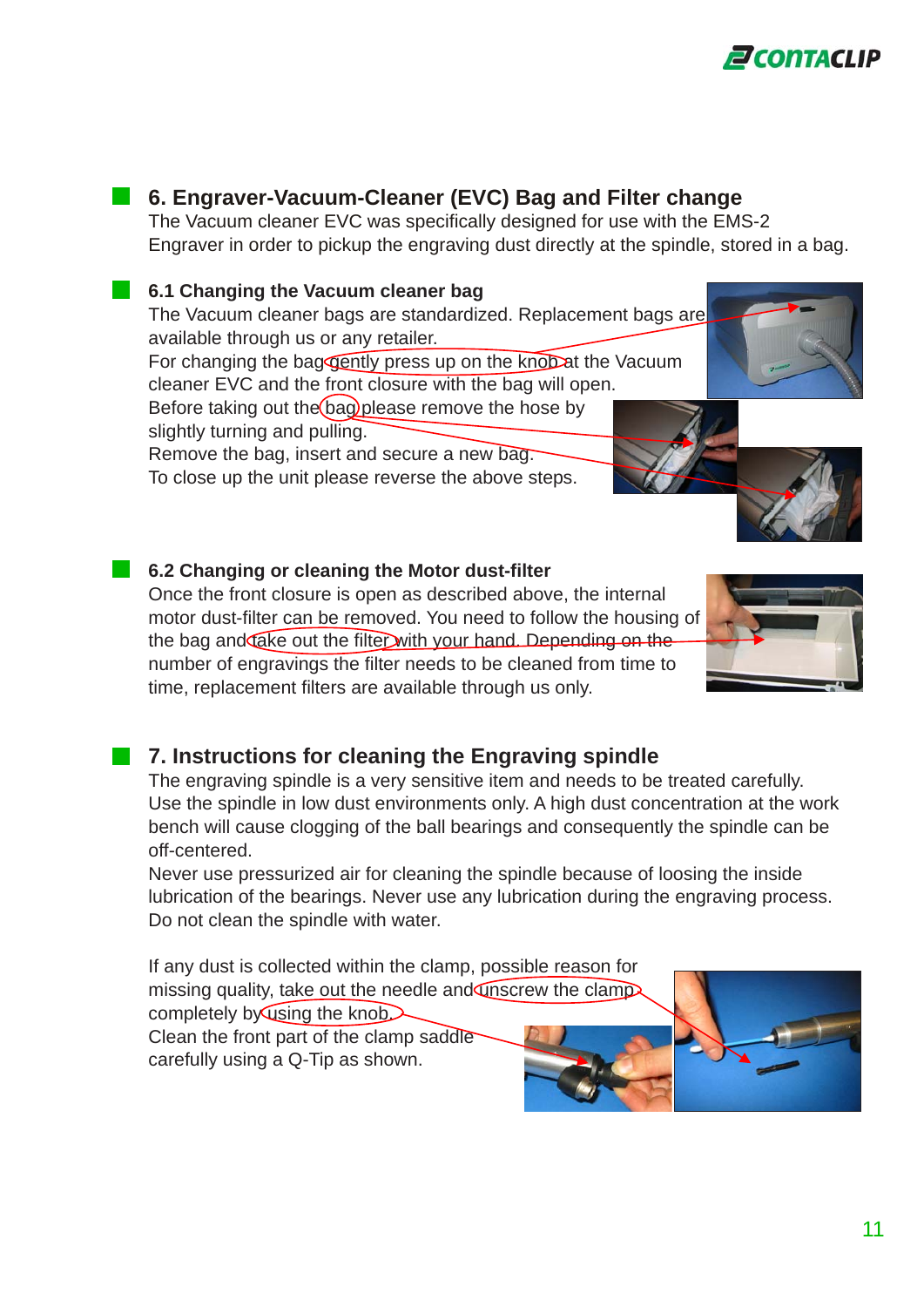

### **8. Troubleshooting**

| Problem                                                                                                                                      | <b>Solution</b>                                                                                                                                                                                                                                                                                                                                                                                                                                                                     |  |  |
|----------------------------------------------------------------------------------------------------------------------------------------------|-------------------------------------------------------------------------------------------------------------------------------------------------------------------------------------------------------------------------------------------------------------------------------------------------------------------------------------------------------------------------------------------------------------------------------------------------------------------------------------|--|--|
| The Engraving controller<br>EC cannot be switched on. The<br>green "Power"-LED is not on.                                                    | Check the power cord, connected correctly and the mains supply is<br>available at the outlet.<br>Next, check the AC input fuse at the backside of the Controller EC.<br>Disconnect the cable at both ends and pull out the fuse holder,<br>located beneath the power on/off switch,<br>see page 8 chapter 3.5 of the manual.                                                                                                                                                        |  |  |
| The red LED "spindle failure"<br>at the Engraving controller EC<br>is on.<br><b>Attention: The engraving will</b><br>be stopped immediately. | The high RPM-spindle is either faulty or overloaded. To verify, hold<br>down the ON and OFF button simultaneously at the<br>Controller EC. The Vacuum cleaner EVC starts to run, shortly after the<br>engraving spindle. The RPM of the spindle can be altered<br>using the ON or OFF button.<br>The spindle needs to be replaced if the red LED (error indication) is<br>still on.                                                                                                 |  |  |
| Unable to engrave                                                                                                                            | Check the connection cable between the Controller EC and the Plotter<br>EMS-2. Pay attention to the messages of the labeling software on the<br>screen. Switch on the Controller EC first and then the EMS-2. Verify<br>also, the correct seating of the engraving head and the cable<br>connection between the Controller EC and the spindle.                                                                                                                                      |  |  |
| The engraved result is poor,<br>letterings are un-consistent,<br>lines are not sharp                                                         | First check if the engraving needle is broken somehow damaged,<br>in case the needle needs to be replaced.<br>Check if engraving dust remains in the head or clamp of the spindle.<br>Unscrew the depth controller and the clamp carefully. Clean the depth<br>controller and the clamp of the spindle according to the manual<br>"Instructions for cleaning the Engraving spindle",<br>see page 12 chapter 7 of the manual.<br>Attention: Do not use pressurized air for cleaning! |  |  |
| The engraving depth is not<br>sufficient.                                                                                                    | The 2 mm distance between the depth controller and the surface of<br>the engraving material might be not correct. Move the arm manually<br>with the engraving head over the engraving material, the EMS-2<br>must be turned off and check the distance,<br>see page 9 chapter 3.11 of the manual.<br>Make sure the engraving needle and depth controller are adjusted<br>correctly with the included tool, see page 11 chapter 5 of the manual.                                     |  |  |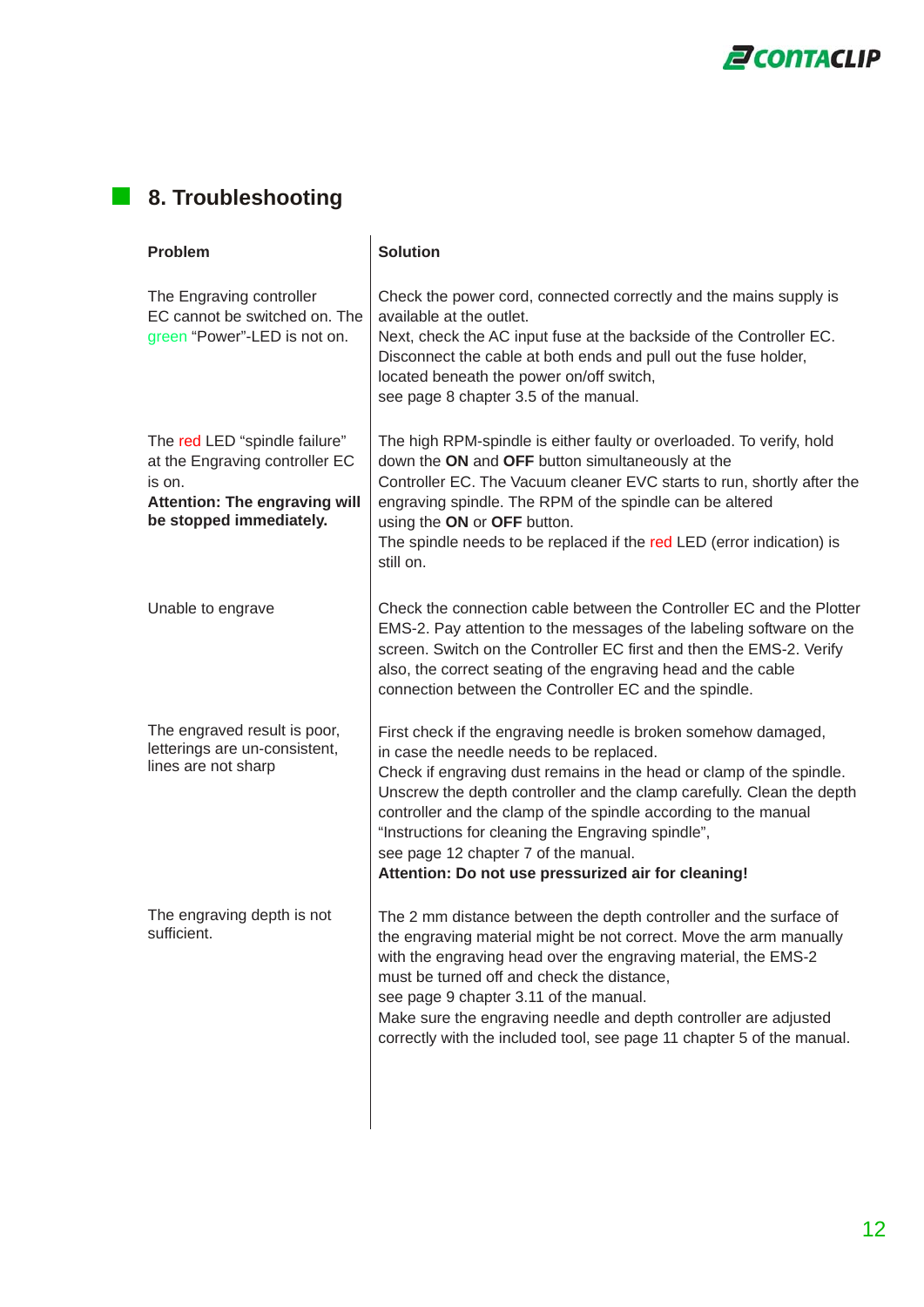

| Description                                                                                | Part no.                | Picture |
|--------------------------------------------------------------------------------------------|-------------------------|---------|
| Engraving needle 15 o<br>set .2; .3; .4; .5; .7; 1 mm                                      |                         |         |
| Engraving needle 15 o .2 mm                                                                |                         |         |
| Engraving needle 15 <sup>o</sup> .3 mm                                                     |                         |         |
| Engraving needle 15 <sup>o</sup> .4 mm                                                     |                         |         |
| Engraving needle 15 <sup>o</sup> .5 mm                                                     |                         |         |
| Engraving needle 15 <sup>o</sup> .7 mm                                                     |                         |         |
| Engraving needle 15 <sup>o</sup> 1 mm                                                      |                         |         |
| Vaccum cleaner bag, set of 5 pcs.                                                          |                         |         |
| Universal support plate<br>for Engraving and Plotting<br>half size (DIN A4)                |                         |         |
| Universal support plate<br>for Engraving and Plotting<br>full size (DIN A3)                |                         |         |
| Engraving material<br>full size DIN A3 / half size DIN A4<br>blank sheet or pre-sized tags | please call for details |         |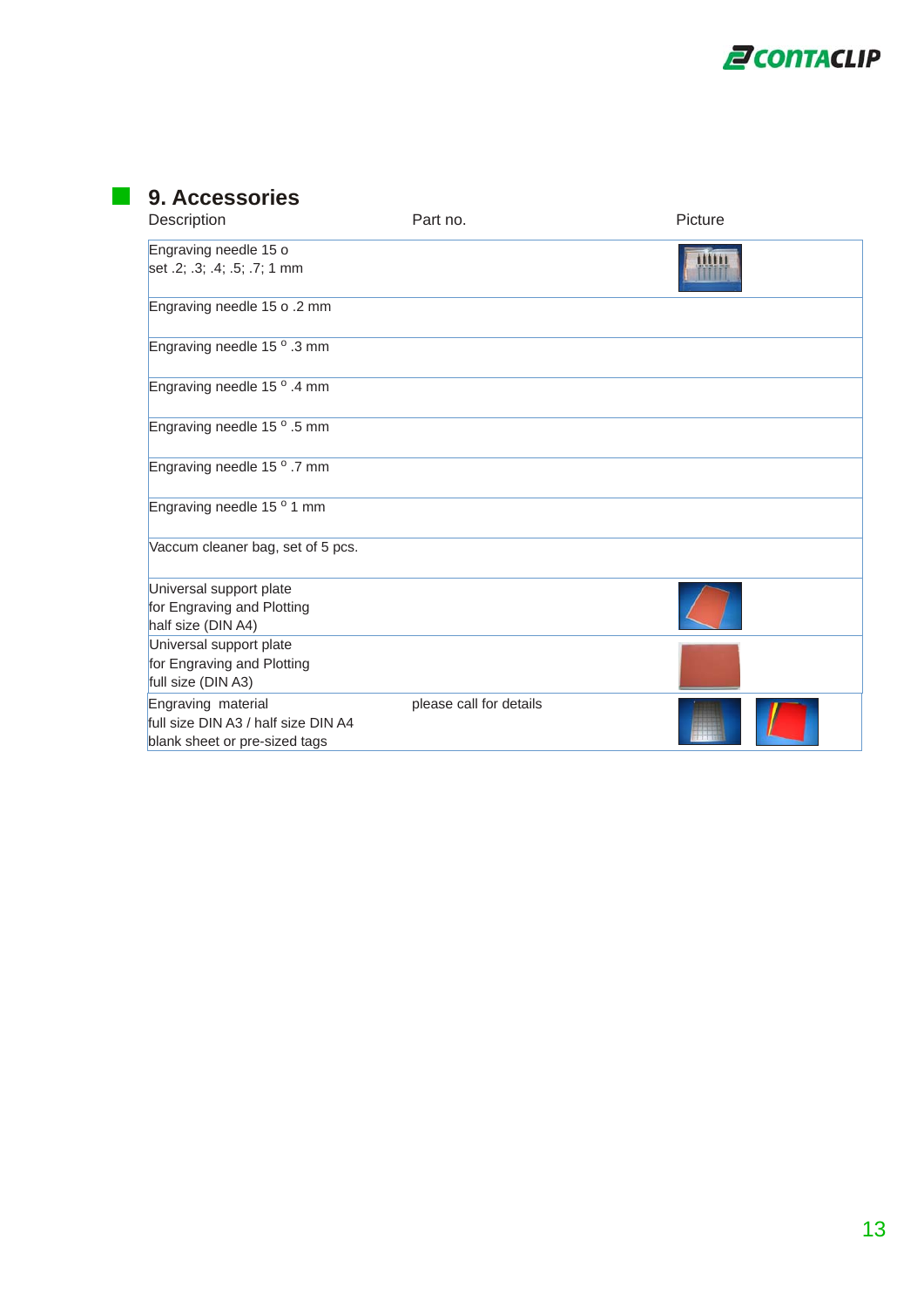

#### **10. Technical data**

Environmental conditions

Safety certificate: EN 60950-1 Interference safety compliance: EN 55022 B

#### **10.1 Engraving Spindle**

Torque: 6 Ncm Frequency: 83-830 Hz Power consumption: max. 60 W Clamp mechanism: Head clamp Revolution accuracy with clamp: .03 mm (.00118 inch) Housing: Aluminum Holding diameter: 25 mm (.984 inch) Cooling: Cooling: Cooling: Cooling: Cooling: Cooling: Cooling: Cooling: Cooling: Cooling: Cooling: Cooling: Cooling: Cooling: Cooling: Cooling: Cooling: Cooling: Cooling: Cooling: Cooling: Cooling: Cooling: Cooling: Coolin Weight: approx. 280 g (.62 pounds) Overall length: approx. 175 mm (6.89 inch) Usage: Engraving only Guaranteed bearing lifetime : min. 1000 hours at appropriate

#### **10.2 Engraver-Controller (EC)**

Mains fuse: 4A, slow-blow

#### **10.3 Engraver-Vacuum-Cleaner (EVC)**

Input voltage: 24 VDC Power consumption: max. 55 W Vacuum cleaner bag: Swirl Type Y98

 $C$  (50<sup>o</sup>F) up to 35<sup>o</sup>C (95<sup>o</sup>F) for all units rel. Humidity: 35% to 75% no condensation Storage: -10<sup>o</sup>C (14<sup>o</sup>F) up to 50<sup>o</sup>C (122<sup>o</sup>F) rel. Humidity: 10% to 90% no condensation EN 61000-4-2 to 6 EN 61000-4-11 EN 61000-3-2 and 3

Revolution speed: min. 5000 RPM, max. 50.000 RPM Clamp: Shaft diameter 3 mm (.118 inch) Motor details: Three-phase asynchronous, brushless Ball bearing: Double, steel, permanent lubricated usage

Voltage supply: 110-240 V ~ 50-60 Hz Measurements: 180 mm x 250 mm (7.08 inch x 9.84 inch) Weight: Weight:  $\blacksquare$  approx. 2.7 kg (5.95 pounds)

Measurements: 350 mm x 250 mm (13.78 inch x 9.84 inch) Weight: approx. 4.6 kg (10.15 pounds)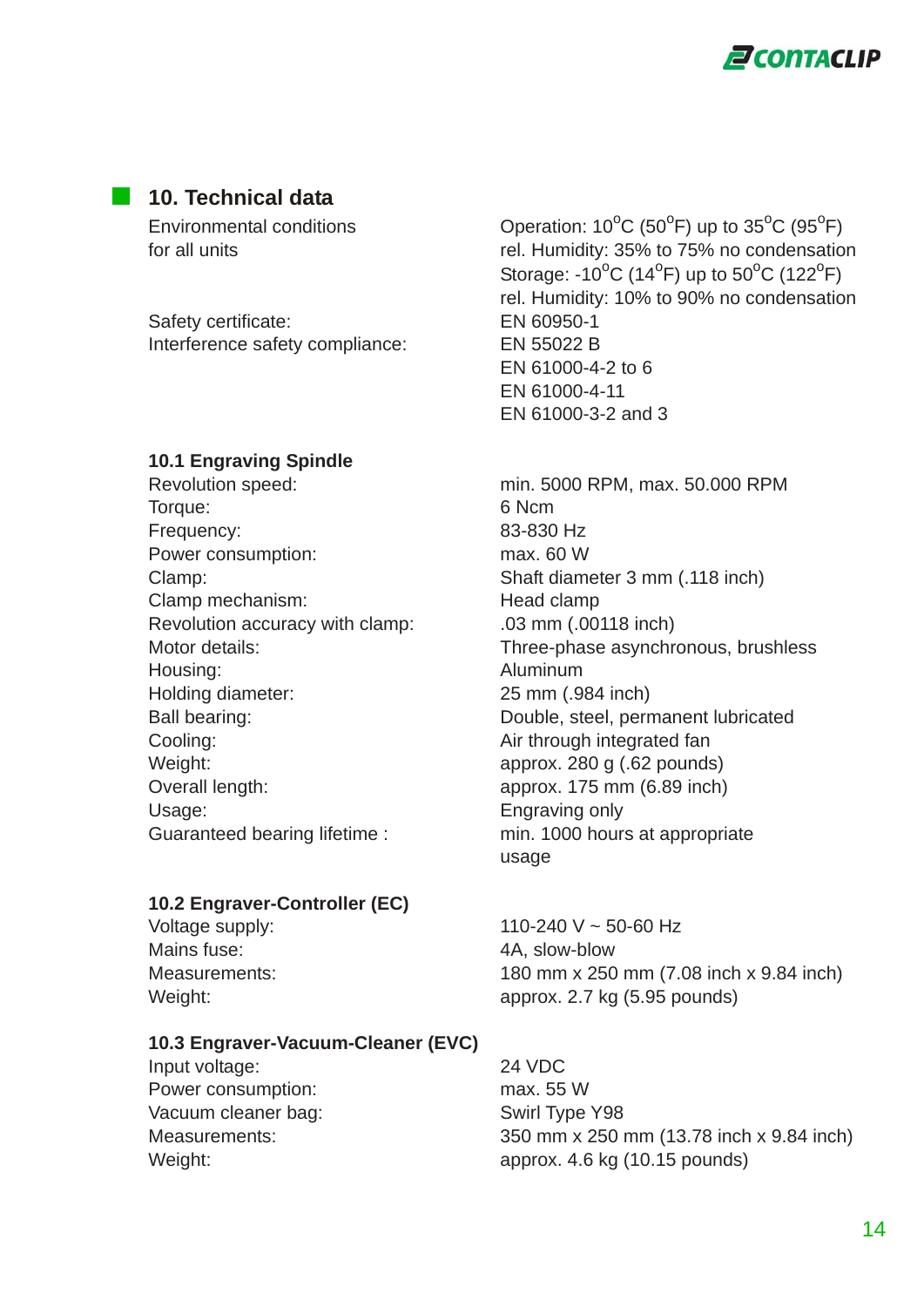

#### **11. General Safety Rules**

**WARNING: "READ ALL INSTRUCTIONS" Failure to follow the SAFETY RULES listed BELOW, and other safety precautions, may result in serious personal injury. "SAVE THESE INSTRUCTIONS"**

#### **Work Area**

**• KEEP WORK AREAS CLEAN.** Cluttered areas and benches invite accidents.

**• AVOID DANGEROUS ENVIRONMENTS.** Don't use power tools in damp or wet locations. Do not expose power tools to rain. Keep work area well lit.

**• AVOID GASEOUS AREAS.** Do not operate portable electric tools in explosive atmospheres in presence of flammable liquids or gases. Motors in these tools normally spark, and the sparks might ignite fumes.

**• KEEP CHILDREN AWAY.** Do not let visitors contact tool or extension cord. All visitors should be kept away from work area.

#### **Personal Safety**

**• GUARD AGAINST ELECTRIC SHOCK.** Prevent body contact with grounded surfaces. For example; pipes, radiators, ranges and refrigerator enclosures. Rubber gloves and non-skid footwear are recommended when working outdoors, where damp or wet ground may be encountered. A Ground Fault Circuit Interrupter protected power line must be used for these conditions.

**• DRESS PROPERLY.** Do not wear loose clothing or jewelry. They can be caught in moving parts. Wear protective hair covering to contain long hair.

**• USE SAFETY EQUIPMENT. WEAR SAFETY GOGGLES** or glasses with side shields. Wear hearing protection during extended use of power tools and dust mask for dusty operations.

**• STAY ALERT. USE COMMON SENSE.** Watch what you are doing. Do not operate tool when you are tired or under influence of drugs

**• REMOVE ADJUSTING KEYS AND WRENCHES.** Form habit of checking to see that keys and adjusting wrenches are removed from tool before turning it on.

**• AVOID ACCIDENTAL STARTING.** Don't carry plugged in tool with finger on switch. Be sure switch is OFF when plugged in. **• DON'T OVERREACH.** Keep proper footing and balance at all times.

**• BEFORE CONNECTING THE TOOL** to a power source (receptacle, outlet, etc.), be sure voltage supplied is the same as that specified within the technical data or on the nameplate of the tool. A power source with voltage greater than that specified for the tool can result in serious injury to the user — as well as damage to the tool. If in doubt, DO NOT plug in the tool. Using a power source with voltage less than the nameplate rating is harmful to the motor. "VOLTS AC" designated tools are for Alternating Current 50-60 Hz only. "VOLTS DC" designated tools are for Direct Current. Do not use AC designated tools with DC power source. Do not use electronic speed controlled tools with DC power source.

#### **Tool Use and Care**

**• DON'T FORCE TOOL.** It will do the job better and safer at the rate for which it was designed.

**• USE THE RIGHT TOOL.** Don't use tool for purpose not intended, only as described in the manual..

**• USE THE SPINDLE ONLY WHEN INSERTED IN THE ENGRAVING HEAD.**

**• SECURE WORK.** Make sure the support plate is always adhesive enough holding the material, if not clean the plate with clear water. Never use your hand holding the material in place. Use only original support plates holding the material.

**• DON'T ABUSE CORD.** Never carry tool by cord or yank it to disconnect from receptacle. Keep cord from heat, oil and sharp edges. Always keep cord from spinning blade, bits or any other moving part while the tool is in use.

• **INDOOR USE ONLY!**

**• THE USE OF ANY OTHER ACCESSORIES** not specified in this manual may create a hazard and is strictly forbidden.

**• DISCONNECT TOOLS.** When not in use; before servicing; when changing blades, bits, cutters, etc.

**• STORE IDLE TOOLS.** When not in use, tools should be stored in dry, high or locked up place — out of the reach of children. **• DO NOT ALTER OR MISUSE TOOL.** These tools are precision built. Any alteration or modification not specified is misuse and may result in a dangerous condition.

**• MAINTAIN TOOLS WITH CARE.** Keep tool clean for better and safer performance. Follow instructions for changing accessories. Inspect tool cords periodically and if damaged, have repaired by an authorized service facility. Inspect extension cords periodically and replace if damaged. Keep engraving unit dry, clean and free from oil and grease.

**• CHECK DAMAGED PARTS.** Before further use of the tool, a guard or other part that is damaged should be carefully checked to determine that it will operate properly and perform its intended function. Check for alignment of moving parts, binding of moving parts, breakage of parts, mounting, and any other conditions that may affect its operation. A guard or other part that is damaged should be properly repaired or replaced. Have defective switches replaced. Do not use tool if switch does not turn it on or off. **• ALL REPAIRS,** electrical or mechanical, should be attempted only by trained repairmen. Contact the nearest authorized repair service facility. Use only original replacement parts, any other may create a hazard.